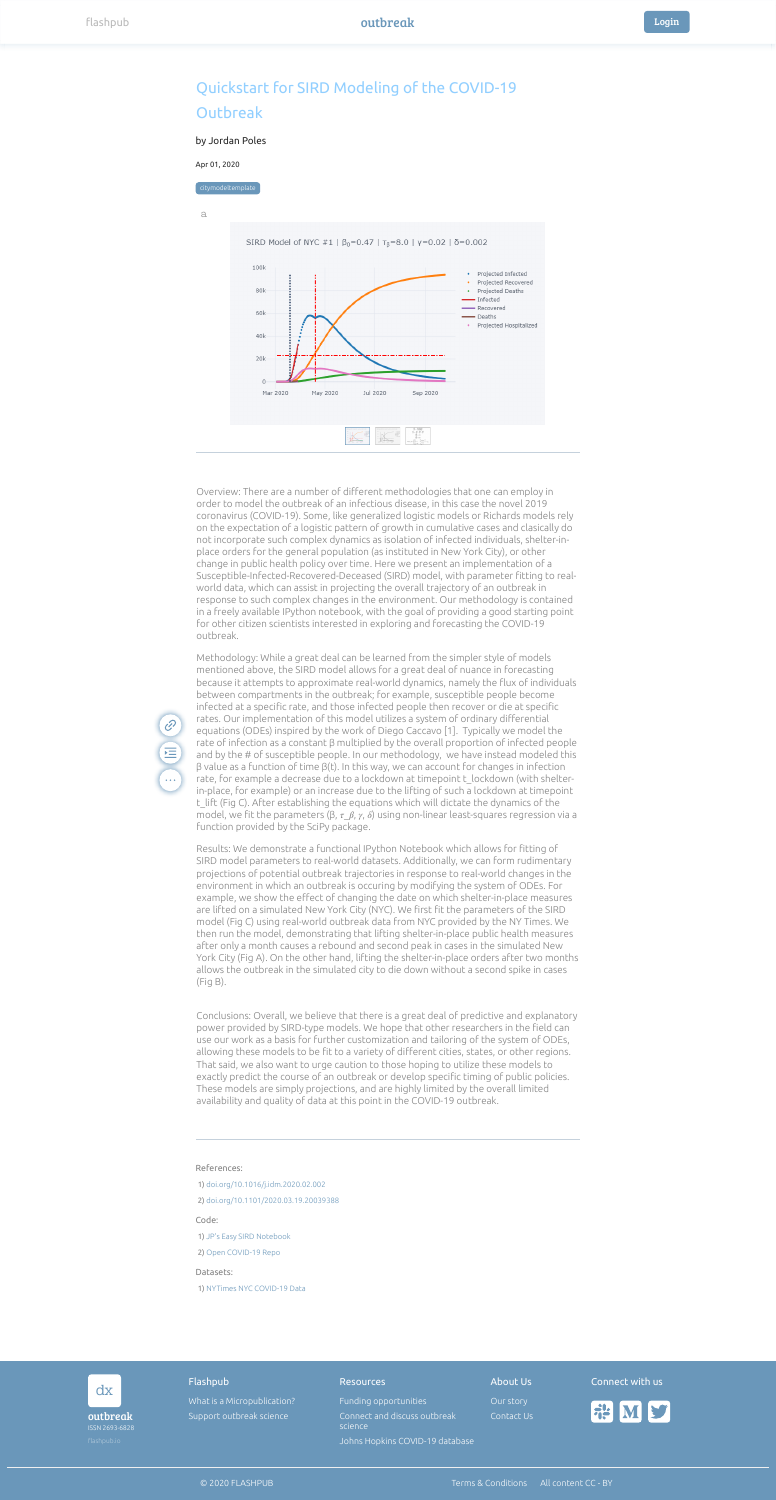

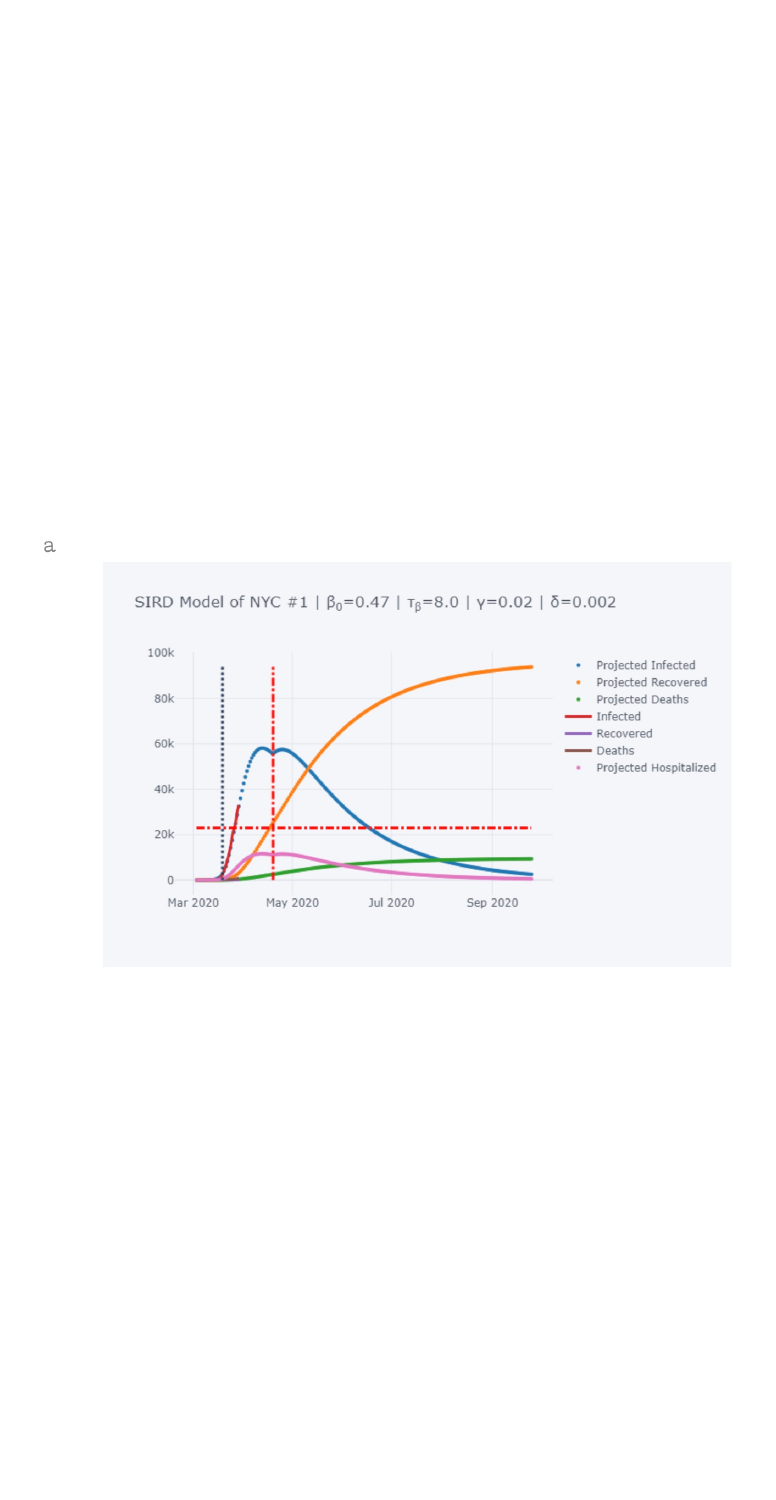## SIRD Model of NYC #2 | β<sub>0</sub>=0.47 | τ<sub>β</sub>=8.0 | γ=0.02 | δ=0.002